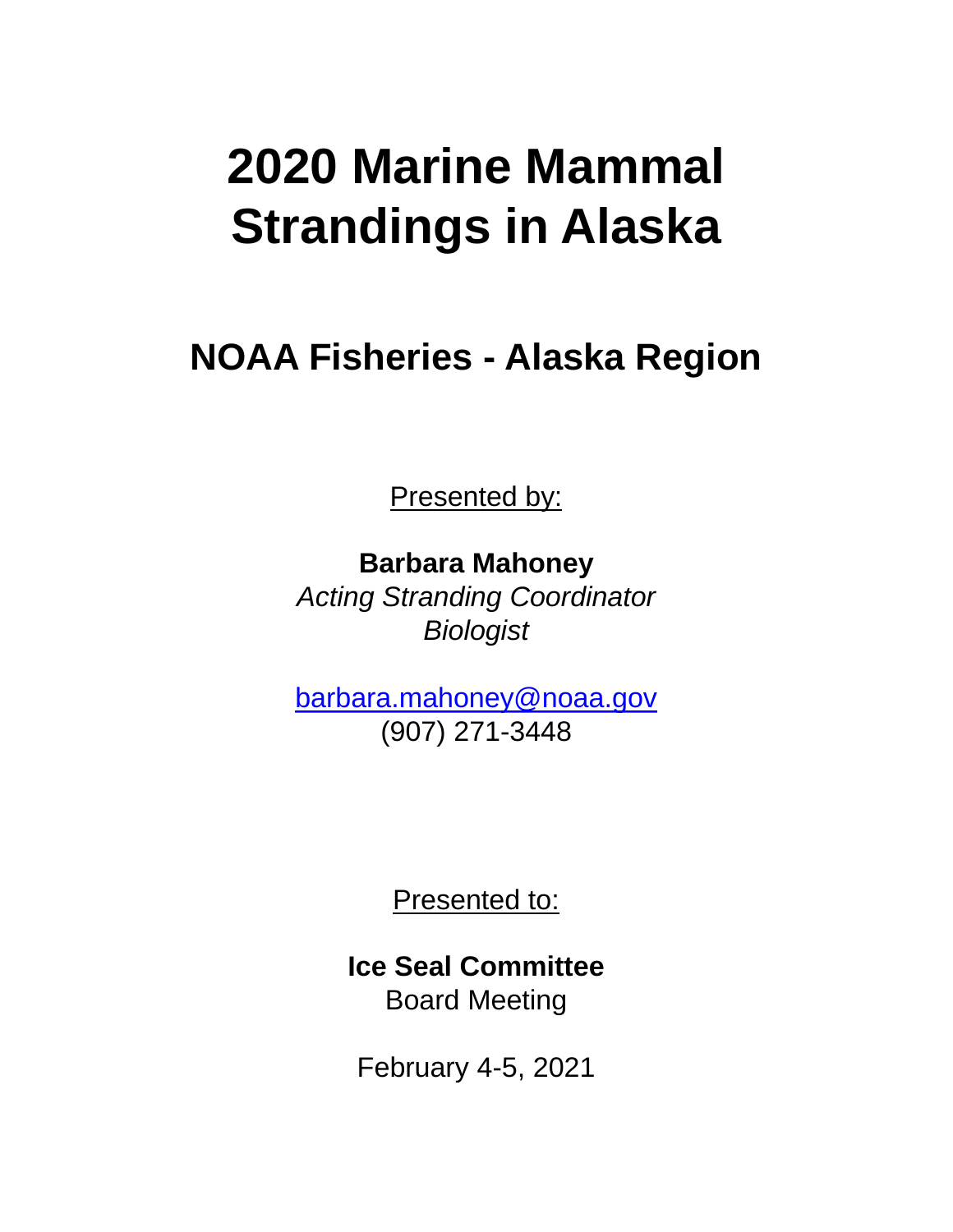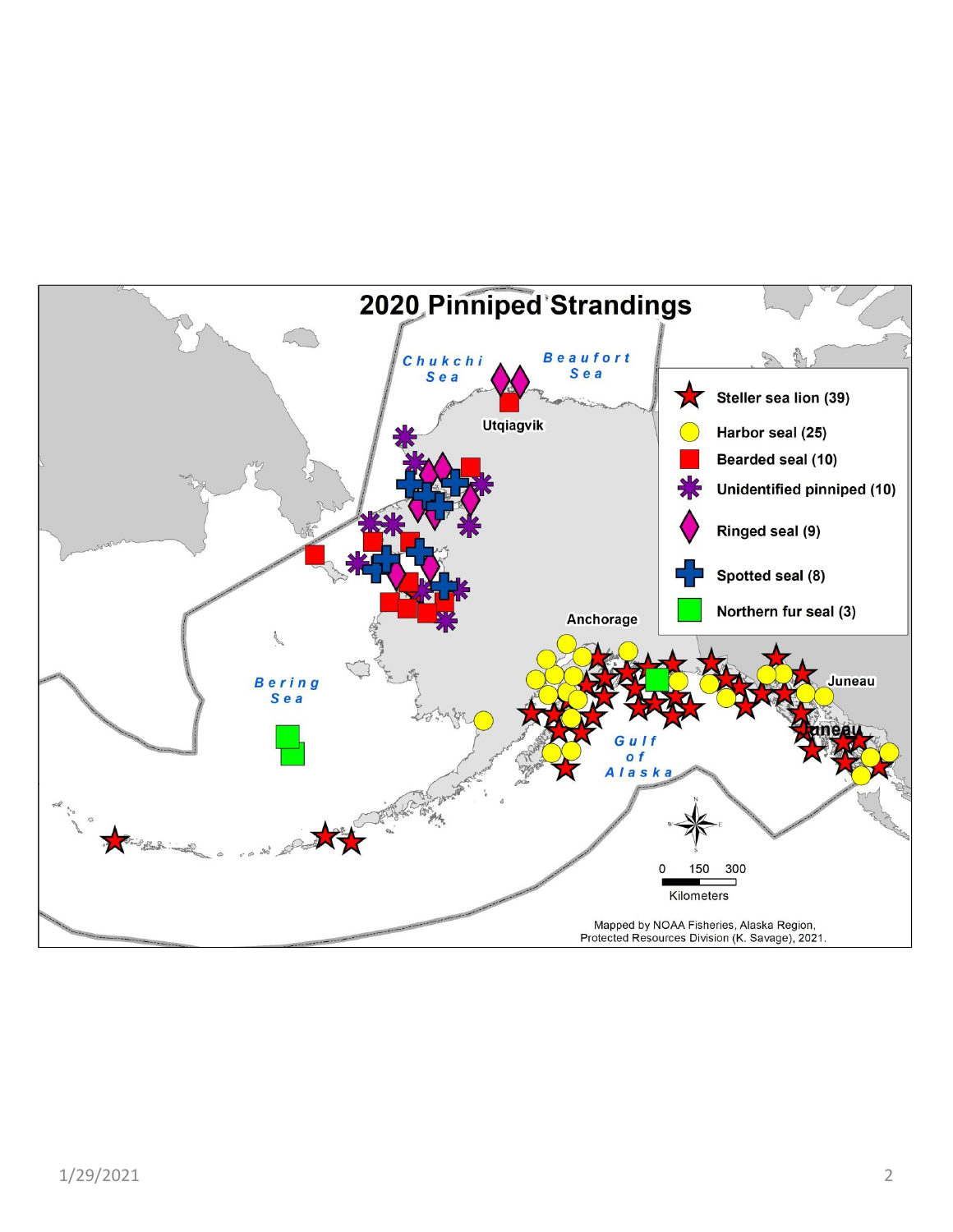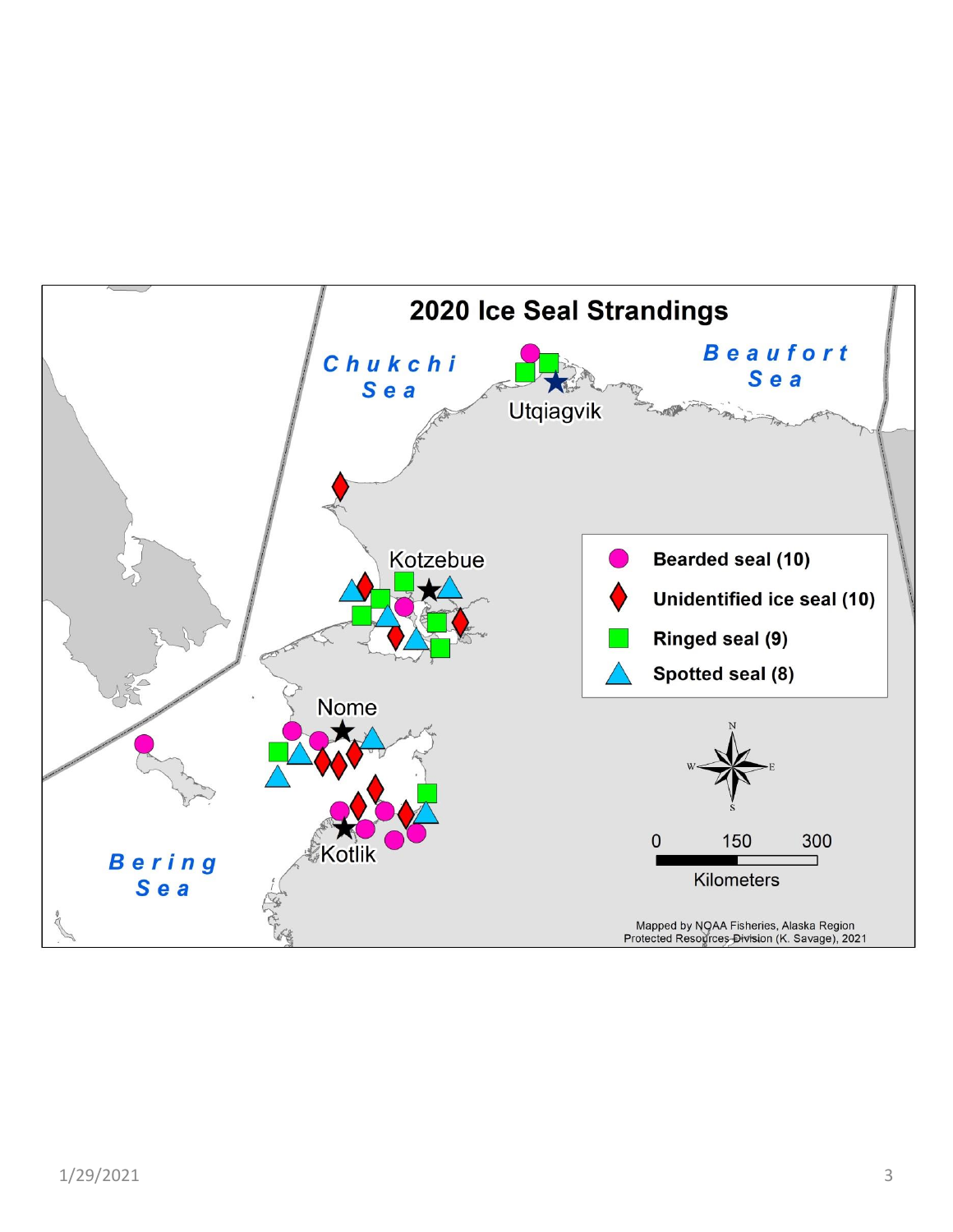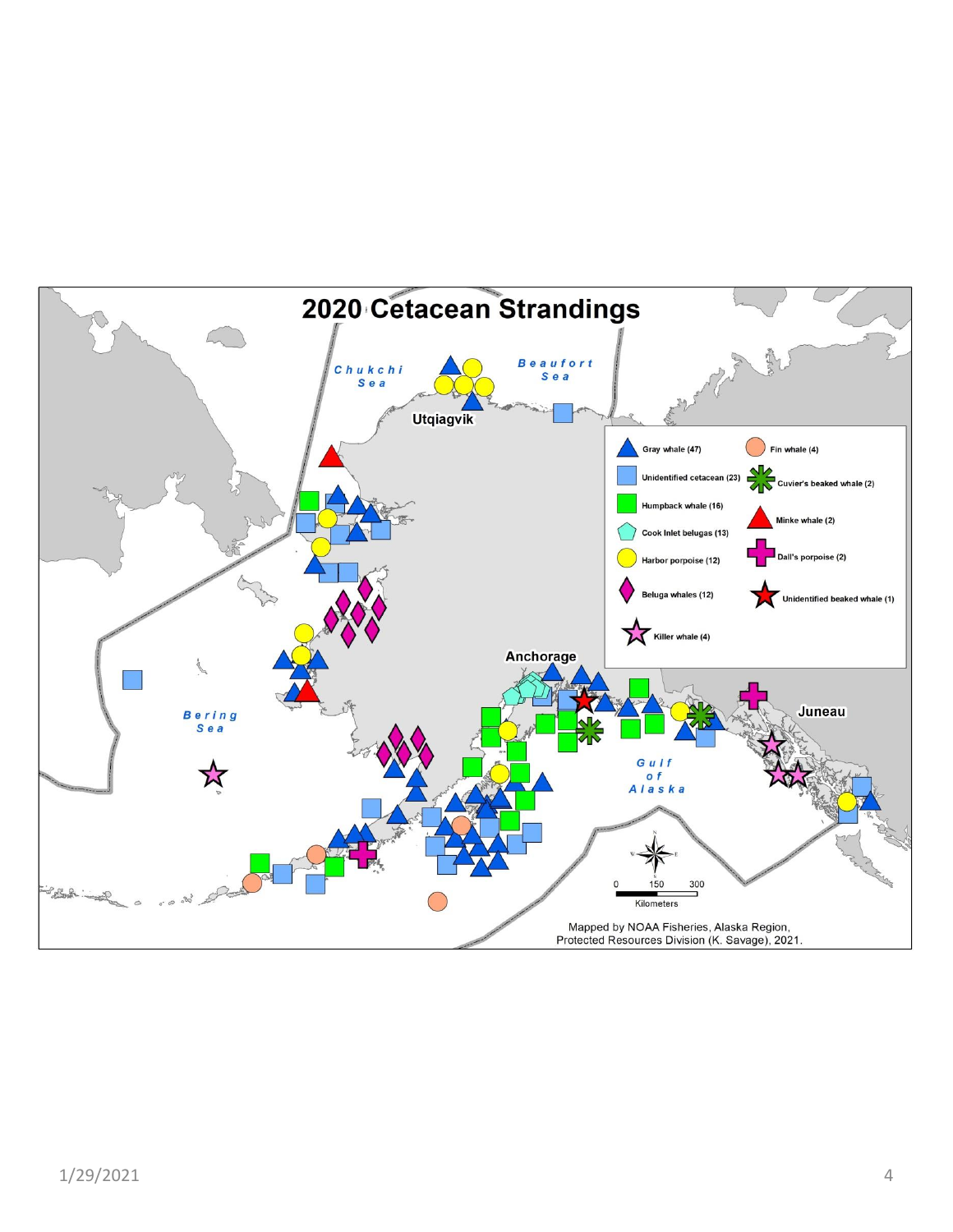#### **2020 Ice Seal UME**

#### Stranding List

| <b>Month</b>                                | #                        | NMFS ID                | <b>DATE</b>   | <b>SPECIES</b>      | <b>LOCATION</b> | <b>CONDITION</b> | <b>COMMENTS</b>                                       |  |  |
|---------------------------------------------|--------------------------|------------------------|---------------|---------------------|-----------------|------------------|-------------------------------------------------------|--|--|
| 2020 Ice Seal Stranding Reports (confirmed) |                          |                        |               |                     |                 |                  |                                                       |  |  |
| $1 = March$                                 | $\mathbf{1}$             | 2020003                | 22-Mar ringed |                     | Kotzebue        |                  | alive/dead sent to SLC, died during first night       |  |  |
| $1 = May$                                   | $\overline{2}$           | 2020051                |               | 31-May spotted      | Kotzebue        | dead             | skin collected by NPS                                 |  |  |
|                                             | 3                        | 2020037                | 3-Jun         | ringed              | Nome            | <b>ALIVE</b>     | removed from beach, kept overnight, returned to beach |  |  |
|                                             | $\overline{\mathbf{4}}$  | 2020039                | 6-Jun         | spotted             | Kotzebue        | dead             | reported by NPS beach walk                            |  |  |
|                                             | 5                        | 2020143                | 7-Jun         | unidentified        | Nome            | dead             | advanced decomposition                                |  |  |
|                                             | 6                        | 2020045                | 8-Jun         | ringed              | Unalakleet      | dead             | drowned in a fishing net                              |  |  |
|                                             | $\overline{7}$           | 2020057                | 12-Jun        | spotted             | Nome            | dead             | found in a dredge sluice                              |  |  |
|                                             | 8                        | 2020053                | 15-Jun        | unidentified        | Kotzebue        | dead             | reported by NPS beach walk                            |  |  |
|                                             | 9                        | 2020066                | 19-Jun        | ringed              | Kotzebue        | dead             | reported by NPS beach walk                            |  |  |
| $15 = June$                                 | 10                       | 2020067                | 19-Jun        | ringed              | Kotzebue        | dead             | reported by NPS beach walk                            |  |  |
|                                             | 11                       | 2020068                | 19-Jun        | unidentified        | Kotzebue        | dead             | reported by NPS beach walk                            |  |  |
|                                             | 12                       | 2020069                | 19-Jun        | ringed              | Kotzebue        | dead             | reported by NPS beach walk                            |  |  |
|                                             | 13                       | 2020145                | 23-Jun        | spotted             | Nome            | dead             | advanced decomposition                                |  |  |
|                                             | 14                       | 2020073                | 24-Jun        | bearded             | Stebbins        | dead             |                                                       |  |  |
|                                             | 15                       | 2020074                | 24-Jun        | unidentified        | <b>Stebbins</b> | dead             |                                                       |  |  |
|                                             | 16                       | 2020089                | $26$ -Jun     | spotted             | Kotzebue        | dead             | reported by NPS beach walk                            |  |  |
|                                             | 17                       | 2020101                | 30-Jun        | bearded             | Nome            | dead             | fat seal, not emaciated; poor body condition          |  |  |
|                                             | 18                       | 2020161                | $3$ -Jul      | unidentified        | Stebbins        | dead             | distant view                                          |  |  |
|                                             | 19                       | 2020162                | $3-Jul$       | unidentified        | <b>Stebbins</b> | dead             | distant view                                          |  |  |
|                                             | 20                       | 2020120                | $10$ -Jul     | ringed              | Kotzebue        | dead             | reported by Crowley Dock project (PSOs)               |  |  |
|                                             | 21                       | 2020121                | $10$ -Jul     | spotted             | Kotzebue        | dead             | reported by NPS beach walk                            |  |  |
| $8 = July$                                  | 22                       | 2020147                | $11-Jul$      | bearded             | Nome            | dead             | 5 miles west of Nome; collected intestines, lung      |  |  |
|                                             | 23                       | 2020160                | $23$ -Jul     | bearded             | Gambell         | dead             |                                                       |  |  |
|                                             | 24                       | 2020162                | 24-Jul        | unidentified        | <b>Stebbins</b> | dead             | between Stebbins and Point Romanof                    |  |  |
|                                             | 25                       | 2020156                | 27-Jul        | bearded             | Utiagvik        | dead             | floating                                              |  |  |
|                                             | 26                       | 2020169                | 5-Aug         | unidentified        | Kotzebue        | dead             |                                                       |  |  |
|                                             | 27                       | 2020201                |               | 10-Aug bearded      | Kotlik          | dead             |                                                       |  |  |
|                                             | 28                       | 2020180                | 12-Aug ringed |                     | Utgiagvik       | dead             | caught in subsistence fishing net                     |  |  |
|                                             | 29                       | 2020177                | 17-Aug ringed |                     | Utqiagvik       | dead             |                                                       |  |  |
|                                             | 30                       | 2020202                |               | 18-Aug bearded      | Kotlik          | dead             |                                                       |  |  |
|                                             | 31                       | 2020203                |               | 18-Aug bearded      | Kotlik          | dead             |                                                       |  |  |
| $12 =$ August                               | 32                       | 2020204                |               | 18-Aug bearded      | Kotlik          | dead             |                                                       |  |  |
|                                             | 33                       | 2020186                |               | 19-Aug bearded      | Kotzebue        | dead             | reported by PSOs Crowley Dock                         |  |  |
|                                             | 34                       | 2020249                |               | 20-Aug spotted      | Unalakleet      | dead             | reported 28 November 2020; body condition was skinny  |  |  |
|                                             | 35                       | 2020250                |               | 24-Aug unidentified | Nome            | dead             | reported 28 November 2020; partial hide on the beach  |  |  |
|                                             | 36                       | 2020252                |               | 24-Aug unidentified | Nome            | dead             | reported 28 November 2020; partial seal               |  |  |
|                                             | 37                       | 2020194                |               | 30-Aug unidentified | Cape Lisburne   | dead             | reported by PSOs; brown bear feeding on beached seal  |  |  |
| $0 = Sep$                                   | $\Box$                   |                        |               |                     |                 |                  |                                                       |  |  |
| $0 = Oct$                                   | $\overline{\phantom{a}}$ |                        |               |                     |                 |                  |                                                       |  |  |
| $1 = Nov$                                   |                          | 2020254 12-Nov spotted |               |                     | Nome            | dead             | reported 28 November 2020; observed after large storm |  |  |